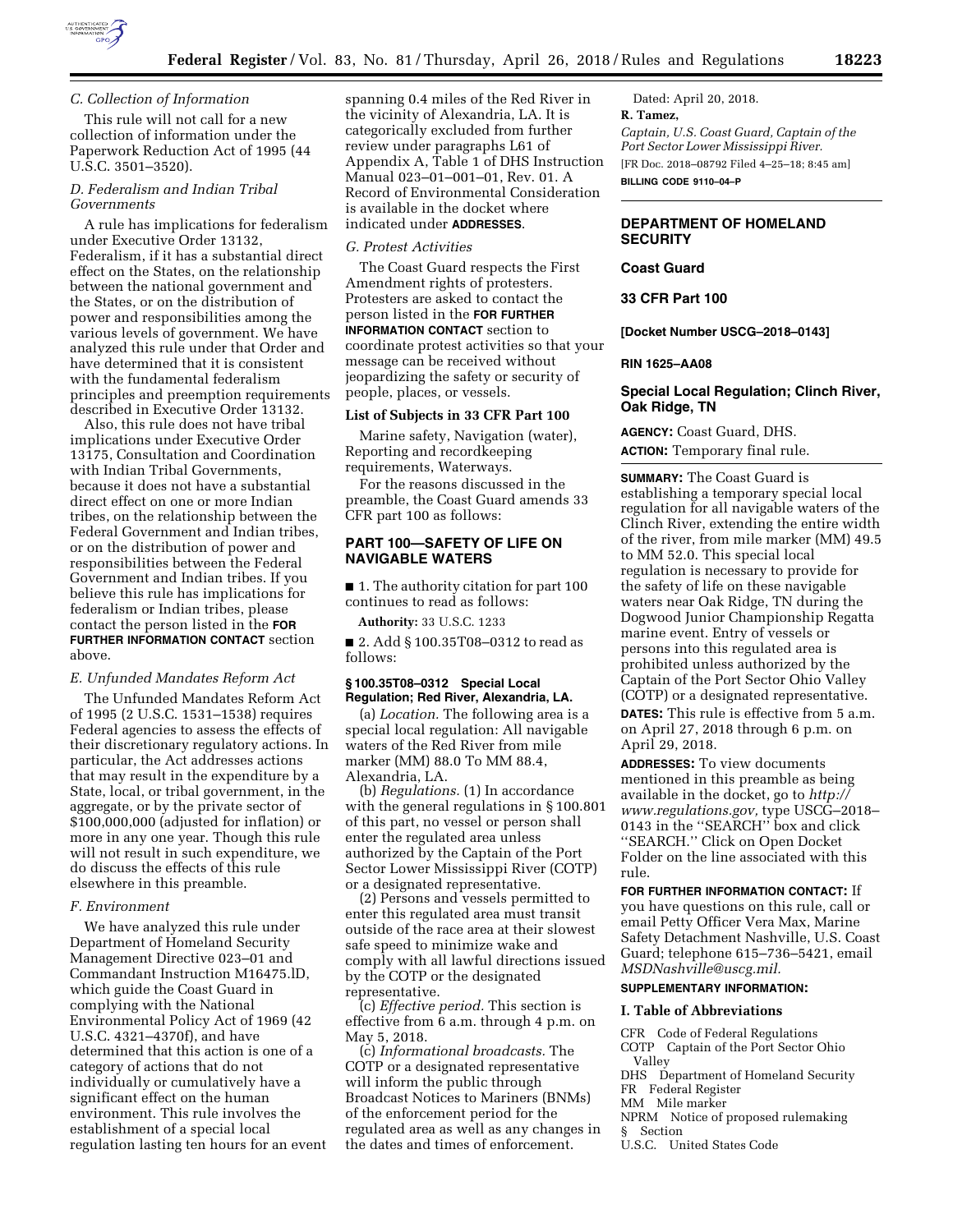## **II. Background Information and Regulatory History**

The Coast Guard is issuing this temporary rule without prior notice and opportunity to comment pursuant to authority under section 4(a) of the Administrative Procedure Act (APA) (5 U.S.C. 553(b)). This provision authorizes an agency to issue a rule without prior notice and opportunity to comment when the agency for good cause finds that those procedures are ''impracticable, unnecessary, or contrary to the public interest.'' Under 5 U.S.C. 553(b)(3)(B), the Coast Guard finds that good cause exists for not publishing a notice of proposed rulemaking (NPRM) with respect to this rule because it is impracticable. We must establish this regulation by April 27, 2018 and lack sufficient time to provide a reasonable comment period and then consider those comments before issuing this rule.

Under 5 U.S.C. 553(d)(3), the Coast Guard finds that good cause exists for making this rule effective less than 30 days after publication in the **Federal Register**. Delaying the effective date of this rule would be impracticable and contrary to the public interest because immediate action is necessary to protect persons and property from the dangers associated with the marine event.

#### **III. Legal Authority and Need for Rule**

The Coast Guard is issuing this rule under authority in 33 U.S.C. 1233. The Captain of the Port Sector Ohio Valley (COTP) has determined that potential hazards associated with the Oak Ridge Rowing Association Dogwood Junior Championship Regatta marine event, occurring from 5 a.m. through 6 p.m. each day from April 27, 2018 through April 29, 2018, will be a safety concern for all navigable waters on the Clinch River, extending the entire width of the river, from mile marker (MM) 49.5 to MM 52.0. The purpose of this rule is to ensure the safety of life and vessels on these navigable waters before, during, and after the scheduled event.

#### **IV. Discussion of the Rule**

This rule establishes a temporary special local regulation from 5 a.m. on April 27, 2018 through 6 p.m. on April 29, 2018 for all navigable waters of the Clinch River, extending the entire width of the river, from MM 49.5 to MM 52.0. Enforcement of the regulated area will occur from 5 a.m. to 6 p.m. daily. The duration of the special local regulation is intended to ensure the safety of life and vessels on these navigable waters before, during, and after the scheduled event. No vessel or person will be permitted to enter the special local

regulated area without obtaining permission from the COTP or a designated representative. A designated representative is a commissioned, warrant, or petty officer of the U.S. Coast Guard assigned to units under the operational control of Sector Ohio Valley. They may be contacted on VHF– FM Channel 16 or by telephone at 1– 800–253–7465. Persons and vessels permitted to enter this regulated area must transit at their slowest safe speed and comply with all lawful directions issued by the COTP or the designated representative.

## **V. Regulatory Analyses**

We developed this rule after considering numerous statutes and Executive Orders related to rulemaking. Below we summarize our analyses based on a number of these statutes and Executive Orders, and we discuss First Amendment rights of protestors.

#### *A. Regulatory Planning and Review*

Executive Orders 12866 and 13563 direct agencies to assess the costs and benefits of available regulatory alternatives and, if regulation is necessary, to select regulatory approaches that maximize net benefits. Executive Order 13771 directs agencies to control regulatory costs through a budgeting process. This rule has not been designated a ''significant regulatory action,'' under Executive Order 12866. Accordingly, this rule has not been reviewed by the Office of Management and Budget (OMB), and pursuant to OMB guidance it is exempt from the requirements of Executive Order 13771.

This regulatory action determination is based on the size, location, duration, and time-of-day of the special local regulation. This temporary special local regulation will cover a two and a half mile stretch of the Clinch River during daytime hours only for two days. The Coast Guard will issue written Local Notice to Mariners (LNMs) and Broadcast Notice to Mariners (BNMs) via VHF–FM marine channel 16 about the temporary special local regulation, and this rule also allows vessels to seek permission from the COTP or a designated representative to enter the area.

#### *B. Impact on Small Entities*

The Regulatory Flexibility Act of 1980, 5 U.S.C. 601–612, as amended, requires Federal agencies to consider the potential impact of regulations on small entities during rulemaking. The term ''small entities'' comprises small businesses, not-for-profit organizations that are independently owned and

operated and are not dominant in their fields, and governmental jurisdictions with populations of less than 50,000. The Coast Guard certifies under 5 U.S.C. 605(b) that this rule will not have a significant economic impact on a substantial number of small entities.

While some owners or operators of vessels intending to transit the special local regulation, may be small entities, for the reasons stated in section V.A. above, this rule will not have a significant economic impact on any vessel owner or operator.

Under section 213(a) of the Small Business Regulatory Enforcement Fairness Act of 1996 (Pub. L. 104–121), we want to assist small entities in understanding this rule. If the rule would affect your small business, organization, or governmental jurisdiction and you have questions concerning its provisions or options for compliance, please contact the person listed in the **FOR FURTHER INFORMATION CONTACT** section.

Small businesses may send comments on the actions of Federal employees who enforce, or otherwise determine compliance with, Federal regulations to the Small Business and Agriculture Regulatory Enforcement Ombudsman and the Regional Small Business Regulatory Fairness Boards. The Ombudsman evaluates these actions annually and rates each agency's responsiveness to small business. If you wish to comment on actions by employees of the Coast Guard, call 1– 888–REG–FAIR (1–888–734–3247). The Coast Guard will not retaliate against small entities that question or complain about this rule or any policy or action of the Coast Guard.

#### *C. Collection of Information*

This rule will not call for a new collection of information under the Paperwork Reduction Act of 1995 (44 U.S.C. 3501–3520).

# *D. Federalism and Indian Tribal Governments*

A rule has implications for federalism under Executive Order 13132, Federalism, if it has a substantial direct effect on the States, on the relationship between the national government and the States, or on the distribution of power and responsibilities among the various levels of government. We have analyzed this rule under that Order and have determined that it is consistent with the fundamental federalism principles and preemption requirements described in Executive Order 13132.

Also, this rule does not have tribal implications under Executive Order 13175, Consultation and Coordination